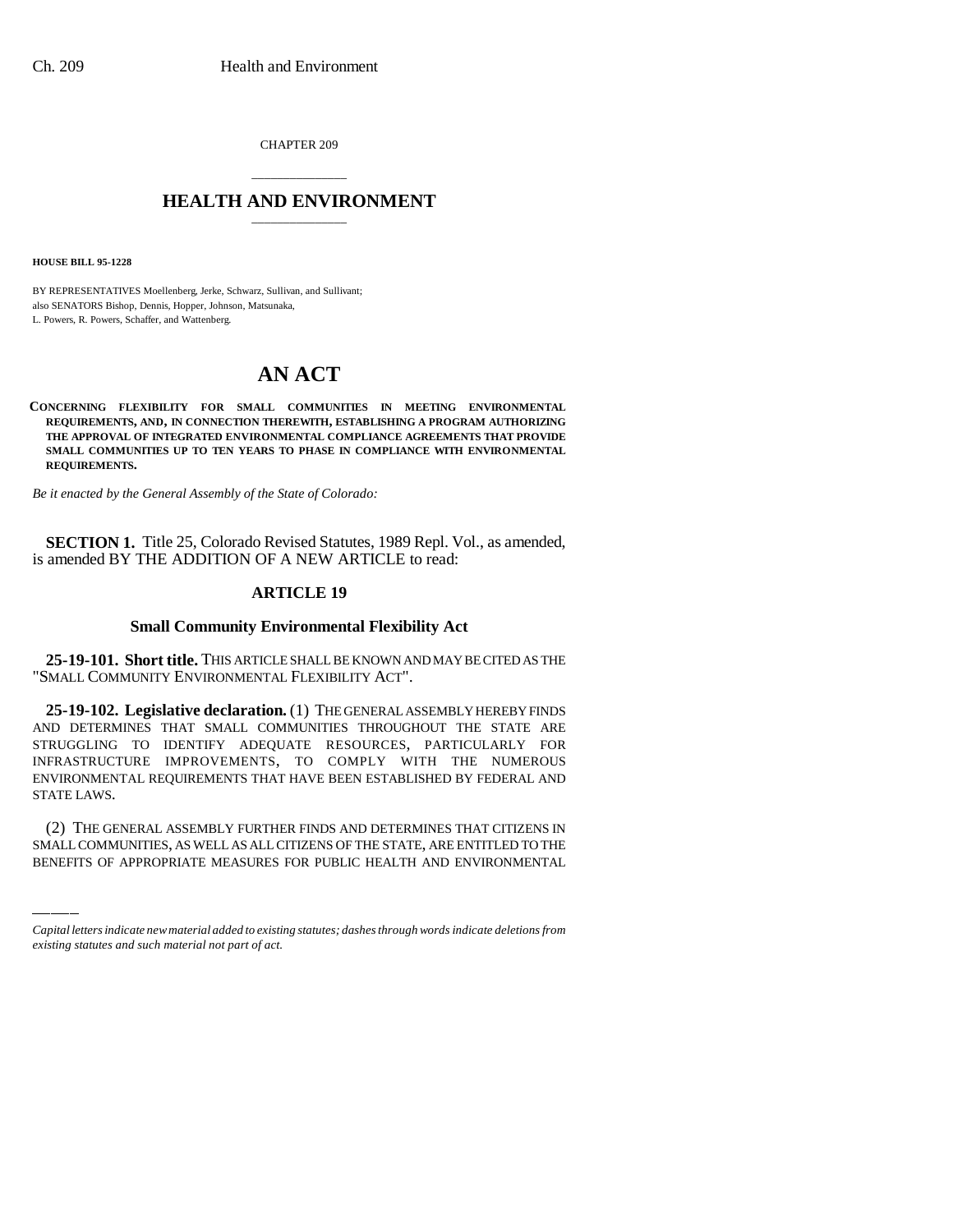PROTECTION.

(3) THE GENERAL ASSEMBLY THEREFORE DECLARES THAT THE PROVISIONS OF THIS ARTICLE ARE ENACTED TO PROVIDE MAXIMUM FLEXIBILITY FOR SMALL COMMUNITIES TO COMPLY WITH THE ENVIRONMENTAL LAWS OF THIS STATE WITHOUT DIMINISHING THE PUBLIC HEALTH AND ENVIRONMENTAL PROTECTION PROVIDED TO THE CITIZENS OF COLORADO.

**25-19-103. Definitions.** AS USED IN THIS ARTICLE, UNLESS THE CONTEXT OTHERWISE REQUIRES:

(1) "DEPARTMENT" MEANS THE DEPARTMENT OF PUBLIC HEALTH AND ENVIRONMENT CREATED BY SECTION 25-1-102.

(2) "ENVIRONMENTAL PRIORITIES PLAN" MEANS A PLAN PREPARED IN ACCORDANCE WITH SECTION 25-19-104.

(3) "INTEGRATED ENVIRONMENTAL COMPLIANCE AGREEMENT" MEANS AN AGREEMENT ENTERED INTO BETWEEN A SMALL COMMUNITY AND THE DEPARTMENT PURSUANT TO SECTION 25-19-105.

(4) "SMALL COMMUNITY" MEANS A MUNICIPALITY, COUNTY, OR SPECIAL DISTRICT WITH A POPULATION OF LESS THAN TWO THOUSAND FIVE HUNDRED PERSONS OR A COMBINATION OF TWO OR MORE SUCH MUNICIPALITIES, COUNTIES, OR SPECIAL DISTRICTS WORKING TOGETHER PURSUANT TO AN INTERGOVERNMENTAL AGREEMENT FOR PURPOSES OF PARTICIPATION IN THE PROGRAM ESTABLISHED PURSUANT TO THIS ARTICLE.

**25-19-104. Environmental priorities plan.** (1) ANY SMALL COMMUNITY WISHING TO ENTER INTO AN INTEGRATED ENVIRONMENTAL COMPLIANCE AGREEMENT PURSUANT TO SECTION 25-19-105 SHALL SUBMIT TO THE DEPARTMENT ON OR BEFORE JULY 1,1998, AN ENVIRONMENTAL PRIORITIES PLAN PREPARED IN ACCORDANCE WITH THE PROVISIONS OF THIS SECTION; EXCEPT THAT AN ENVIRONMENTAL PRIORITIES PLAN MAY BE SUBMITTED BY A SMALL COMMUNITY AFTER JULY 1, 1998, IF THE DEPARTMENT FINDS THAT THE SMALL COMMUNITY DID NOT BECOME AWARE OF AND COULD NOT HAVE REASONABLY ANTICIPATED THE ENVIRONMENTAL COMPLIANCE CONCERNS OF THE COMMUNITY IN TIME TO MEET THE DEADLINE OF JULY 1, 1998.

(2) AN ENVIRONMENTAL PRIORITIES PLAN SHALL:

(a) IDENTIFY THE ENVIRONMENTAL REQUIREMENTS ENUMERATED IN SECTION 25-19-105 THAT POSE AN EXISTING COMPLIANCE PROBLEM OR A NEAR TERM COMPLIANCE PROBLEM FOR THE SMALL COMMUNITY;

(b) DEMONSTRATE THE RESOURCE LIMITATIONS THAT MAKE IT DIFFICULT FOR THE SMALL COMMUNITY TO ACHIEVE AND SUSTAIN COMPLIANCE WITHIN THE ESTABLISHED STATUTORY OR REGULATORY DEADLINES;

(c) SET FORTH THE SMALL COMMUNITY'S PROPOSED ENVIRONMENTAL COMPLIANCE PRIORITIES, INCLUDING THE IDENTIFIED ACTIONS TO BE TAKEN, ANTICIPATED EXPENDITURES REQUIRED FOR SUCH ACTIONS, AND A PROPOSED SCHEDULE THAT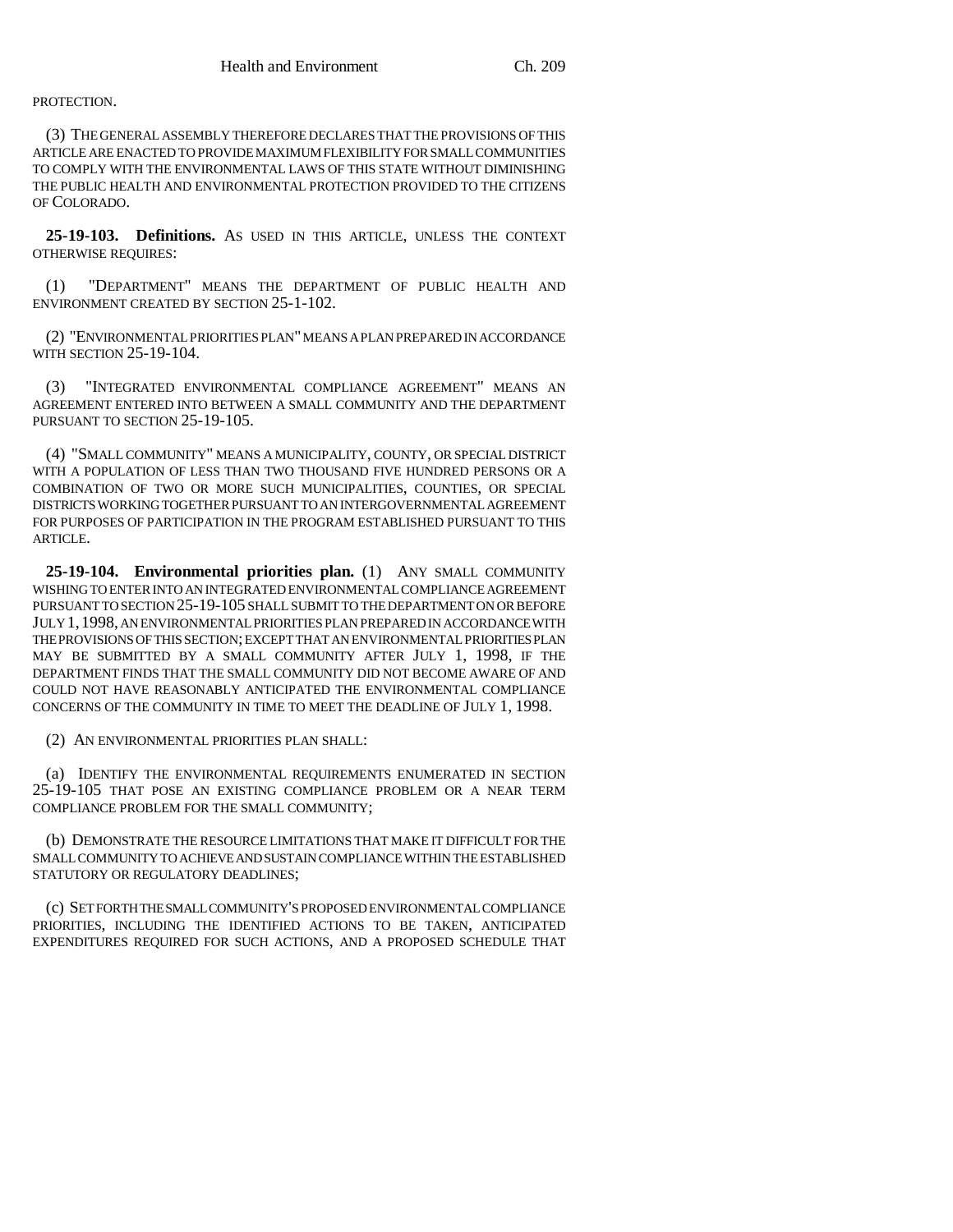WOULD RESULT IN COMPLIANCE WITH ALL INDIVIDUAL ENVIRONMENTAL REQUIREMENTS AS SOON AS PRACTICABLE, WITHIN AN OVERALL PERIOD NOT TO EXCEED TEN YEARS, WITHOUT ADVERSELY IMPACTING PUBLIC HEALTH OR THE ENVIRONMENT OUTSIDE OF THE SMALL COMMUNITY; AND

(d) DESCRIBE THE PUBLIC PROCESS THAT HAS RESULTED IN THE FORMULATION OF THE ENVIRONMENTAL COMPLIANCE PRIORITIES FOR THE SMALL COMMUNITY.

(3) A SMALL COMMUNITY PARTICIPATING IN THE PROGRAM CREATED BY THIS ARTICLE SHALL TAKE REASONABLE STEPS TO PROVIDE THE PUBLIC AFFECTED BY ITS ACTIONS WITH A MEANINGFUL OPPORTUNITY TO PARTICIPATE IN THE PREPARATION OF AN ENVIRONMENTAL PRIORITIES PLAN, THROUGH WHATEVER COMBINATION OF PUBLIC MEETINGS OR HEARINGS OR OPPORTUNITY FOR WRITTEN INPUT IS MOST PRACTICAL FOR THE PARTICULAR COMMUNITY.

(4) A SMALL COMMUNITY PARTICIPATING IN THE PROGRAM CREATED BY THIS ARTICLE SHALL PROVIDE A COPY OF ITS PROPOSED PLAN TO ANY PERSON WHO HAS SO REQUESTED PRIOR TO THE SMALL COMMUNITY'S SUBMISSION OF ITS PLAN TO THE DEPARTMENT.

(5) THE MULTI-MEDIA ENVIRONMENTAL INTEGRATION ADVISORY COMMITTEE ESTABLISHED PURSUANT TO SECTION 25-1-108 MAY, FOLLOWING NOTICE TO ASSOCIATIONS OF POLITICAL SUBDIVISIONS ELIGIBLE TO PARTICIPATE IN THE PROGRAM CREATED BY THIS ARTICLE, DEVELOP GUIDANCE DOCUMENTS THAT PROVIDE MORE SPECIFIC CRITERIA FOR THE PREPARATION OF AN ENVIRONMENTAL PRIORITIES PLAN IF THE ADVISORY COMMITTEE DETERMINES THAT SUCH CRITERIA WOULD FURTHER THE PURPOSES OF THIS ARTICLE.

(6) AN ENVIRONMENTAL PRIORITIES PLAN SUBMITTED TO THE DEPARTMENT SHALL BE APPROVED IF THE PLAN MEETS THE REQUIREMENTS OF THIS SECTION AND IS CONSISTENT WITH ANY CRITERIA FOR THE PREPARATION OF SUCH PLANS SET FORTH IN GUIDANCE DOCUMENTS DEVELOPED BY THE MULTI-MEDIA ENVIRONMENTAL INTEGRATION ADVISORY COMMITTEE.

**25-19-105. Integrated environmental compliance agreements.** (1) THE DEPARTMENT IS AUTHORIZED TO ENTER INTO INTEGRATED ENVIRONMENTAL COMPLIANCE AGREEMENTS WITH SMALL COMMUNITIES IN ACCORDANCE WITH THE PROVISIONS OF THIS SECTION.

(2) THE ENVIRONMENTAL REQUIREMENTS THAT MAY BE ADDRESSED IN AN INTEGRATED ENVIRONMENTAL COMPLIANCE AGREEMENT ARE THE REQUIREMENTS ESTABLISHED BY OR PURSUANT TO ARTICLE 7, 8, 11, 15, OR 18 OF THIS TITLE OR ARTICLE 20 OF TITLE 30, C.R.S. AN INTEGRATED ENVIRONMENTAL COMPLIANCE AGREEMENT MAY ADDRESS ENVIRONMENTAL REQUIREMENTS APPLICABLE TO A SOLID WASTE DISPOSAL SITE AND FACILITY ONLY IF SUCH SITE AND FACILITY RECEIVES TWENTY TONS PER DAY OR LESS OF SOLID WASTE.

(3) ANY INTEGRATED ENVIRONMENTAL COMPLIANCE AGREEMENT WITH A SMALL COMMUNITY SHALL:

(a) IDENTIFY ACTIONS TO BE TAKEN BY THE SMALL COMMUNITY, INCLUDING A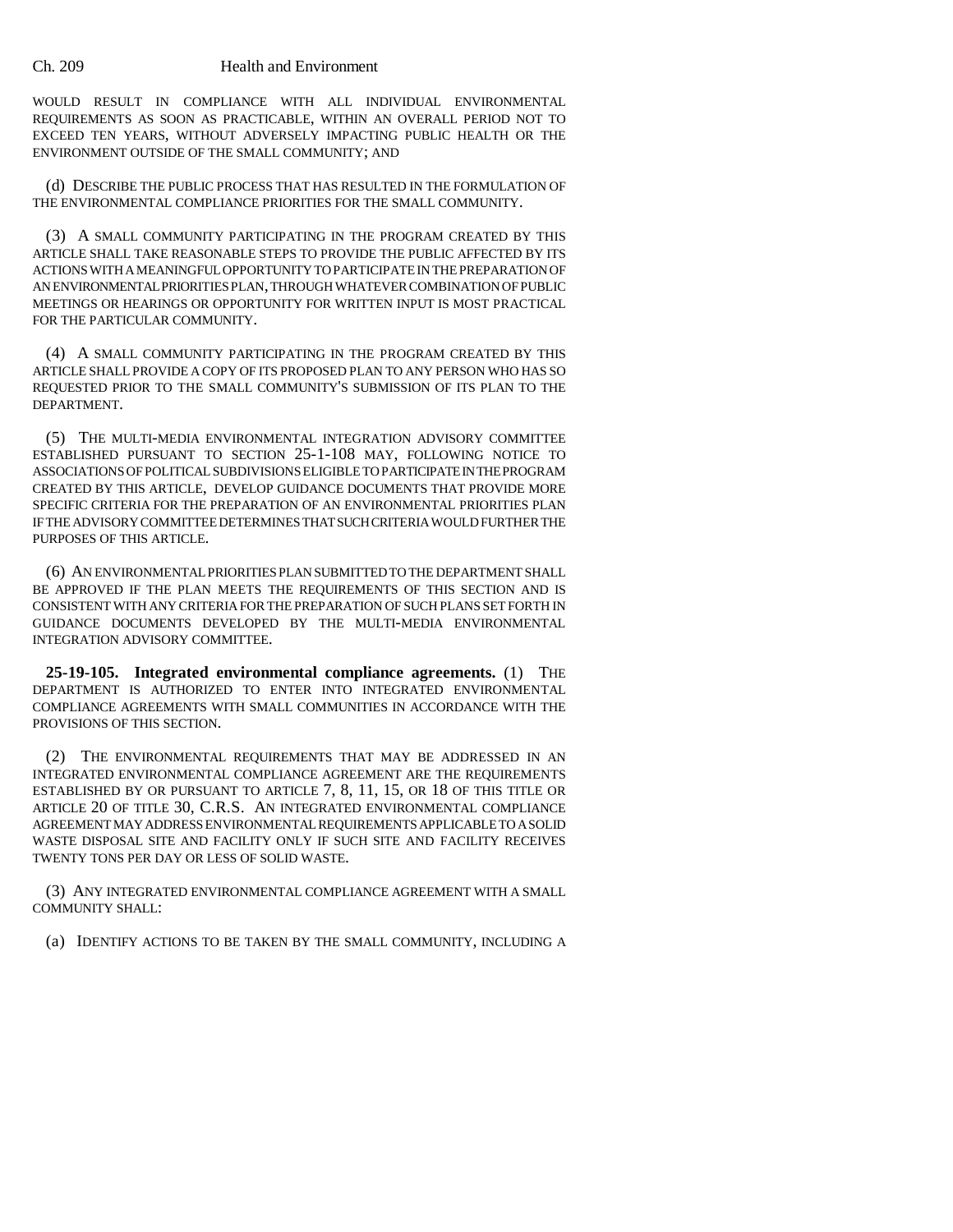SCHEDULE WITH INTERIM DEADLINES, THAT WILL RESULT IN COMPLIANCE WITH EACH OF THE APPLICABLE INDIVIDUAL ENVIRONMENTAL REQUIREMENTS AS SOON AS PRACTICABLE, WITHIN AN OVERALL PERIOD NOT TO EXCEED TEN YEARS;

(b) BE CONSISTENT WITH AN APPROVED ENVIRONMENTAL PRIORITIES PLAN FOR THE SMALL COMMUNITY;

(c) CONTAIN A PROVISION DIRECTING THAT THE AGREEMENT WILL NOT TAKE EFFECT UNTIL THE COMMUNITY'S REGISTERED ELECTORS HAVE APPROVED ANY CREATION OF A MULTIPLE-FISCAL YEAR DEBT OR OTHER FINANCIAL OBLIGATION FOR WHICH AN ELECTION IS REQUIRED BY SECTION 20 OF ARTICLE X OF THE COLORADO CONSTITUTION AND WHICH IS REQUIRED TO IMPLEMENT THE TERMS OF THE AGREEMENT;

(d) BE STRUCTURED AS A FORMAL ENFORCEMENT AGREEMENT TO ENSURE CONTINUED COMPLIANCE OR TO RESOLVE AN EXISTING COMPLIANCE ISSUE INVOLVING A SMALL COMMUNITY; AND

(e) BE ENFORCEABLE PURSUANT TO THE PROVISIONS OF THE STATUTES GOVERNING THE INDIVIDUAL ENVIRONMENTAL REQUIREMENTS ADDRESSED IN THE AGREEMENT WITH RESPECT TO ANY OF THE AGREEMENT DEADLINES THAT ARE NOT MET.

(4) A SMALL COMMUNITY PARTICIPATING IN THE PROGRAM CREATED BY THIS ARTICLE SHALL PROVIDE A COPY OF ITS PROPOSED AGREEMENT TO ANY PERSON WHO HAS SO REQUESTED IN WRITING PRIOR TO THE SMALL COMMUNITY'S SUBMISSION OF ITS PLAN TO THE DEPARTMENT. BEFORE THE AGREEMENT IS APPROVED BY THE DEPARTMENT, THE DEPARTMENT SHALL ALLOW AT LEAST TWENTY DAYS WITHIN WHICH ANY PERSON MAY REVIEW AND SUBMIT WRITTEN COMMENTS ON THE AGREEMENT TO THE SMALL COMMUNITY AND THE DEPARTMENT.

(5) AN INTEGRATED ENVIRONMENTAL COMPLIANCE AGREEMENT MAY BE AMENDED BY AGREEMENT OF THE SMALL COMMUNITY AND THE DEPARTMENT TO ADDRESS COMPLIANCE CONCERNS NOT ANTICIPATED AT THE TIME OF THE ORIGINAL AGREEMENT. THE AMENDED AGREEMENT SHALL REQUIRE COMPLIANCE WITH ANY NEW REQUIREMENT ADDED TO THE AMENDED AGREEMENT AS SOON AS PRACTICABLE, WITHIN AN OVERALL PERIOD NOT TO EXCEED TEN YEARS FROM THE DATE OF THE AMENDMENT. THE DEADLINE FOR ANY REQUIREMENT ADDRESSED IN THE ORIGINAL AGREEMENT MAY BE EXTENDED AS A PART OF THE AMENDMENT OF THE AGREEMENT, BUT THE DEADLINE MAY NOT BE EXTENDED BEYOND TEN YEARS AFTER THE DATE OF THE ORIGINAL AGREEMENT.

(6) AN INTEGRATED ENVIRONMENTAL COMPLIANCE AGREEMENT ENTERED INTO UNDER THIS ARTICLE SHALL NOT BE DEEMED TO IMPAIR, MODIFY, OR OTHERWISE AFFECT PRIOR AGREEMENTS ENTERED INTO BETWEEN A SMALL COMMUNITY AND ANY ENTITY OTHER THAN THE DEPARTMENT.

(7) ANY PROVISION OF AN INTEGRATED COMPLIANCE AGREEMENT IMPLEMENTING A REQUIREMENT THAT, ABSENT SUCH AGREEMENT, WOULD NO LONGER BE APPLICABLE AS THE RESULT OF REPEAL OR MODIFICATION OF A STATUTORY OR REGULATORY REQUIREMENT SHALL BE UNENFORCEABLE.